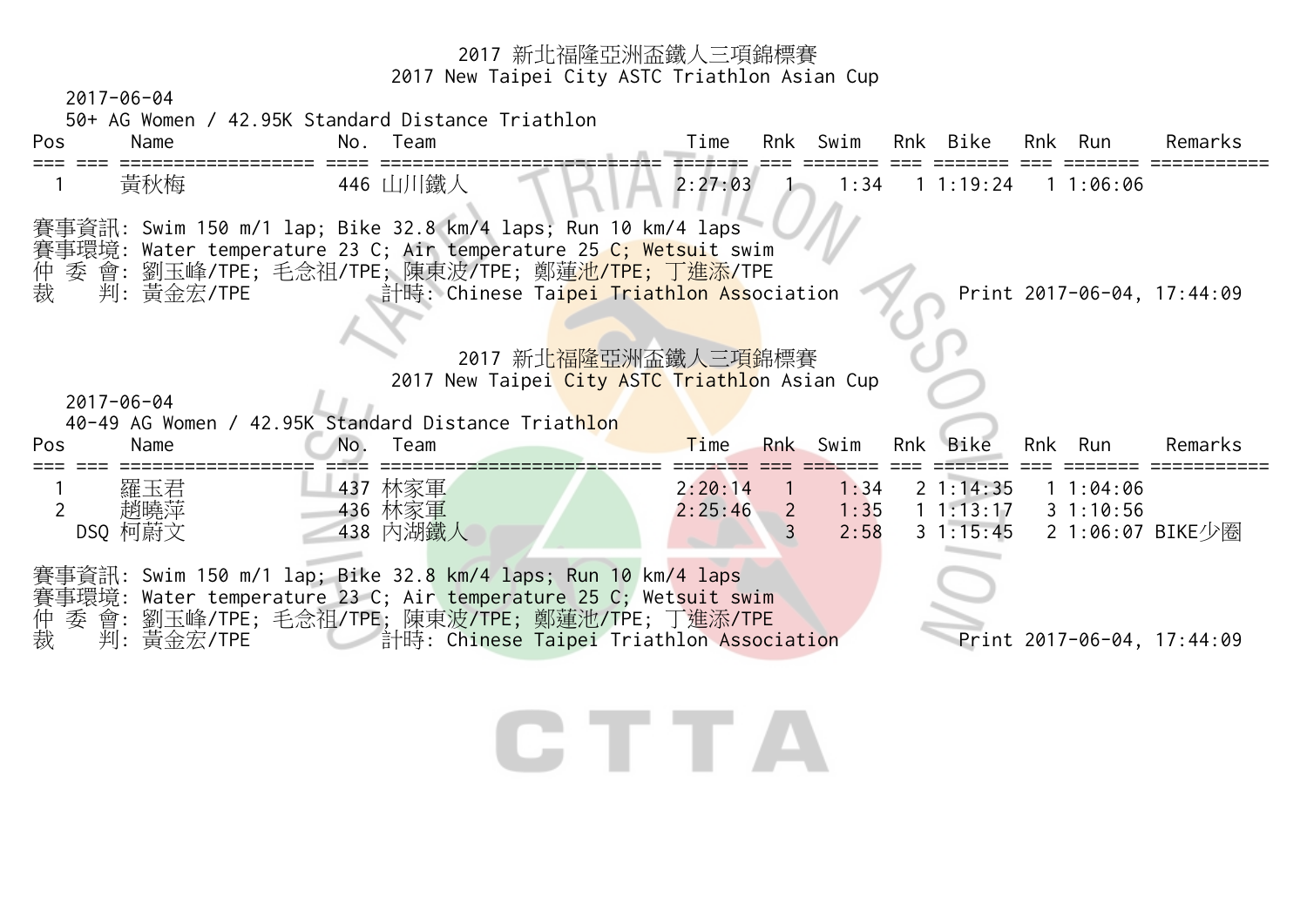2017-06-04 30-39 AG Women / 42.95K Standard Distance Triathlon Pos Name No. Team Time Rnk Swim Rnk Bike Rnk Run Remarks === === ================== ==== ========================== ======= === ======= === ======= === ======= =========== <sup>1</sup>李雅菁 428 2:34:40 3 1:46 3 1:26:14 1 1:06:41 <sup>2</sup>劉靜葳 426 2:43:07 2 1:38 2 1:25:44 2 1:15:46 <sup>3</sup>游惠如 430 3:15:59 4 1:58 4 1:54:43 3 1:19:18 431 ZIV運動眼鏡 1 1:09:14 賽事資訊: Swim 150 m/1 lap; Bike 32.8 km/4 laps; Run 10 km/4 laps 賽事環境: Water temperature 23 C; Air temperature 25 C; Wetsuit swim 仲 委 會: 劉玉峰/TPE; 毛念祖/TPE; 陳東波/TPE; 鄭<mark>蓮池/TP</mark>E; 丁進添/TPE 裁 判: 黃金宏/TPE 計時: Chinese Taipei Triathlon Association Print 2017-06-04, 17:44:09 2017 新北福隆亞洲盃鐵人三項錦標賽 2017 New Taipei City ASTC Triathlon Asian Cup 2017-06-04 25-29 AG Women / 42.95K Standard Distance Triathlon Pos Name No. Team Time Rnk Swim Rnk Bike Rnk Run Remarks === === ================== ==== ========================== ======= === ======= === ======= === ======= =========== 1 簡微禎 423 國泰產險鐵人隊 2:05:14 2 1:11 1 1:08:00 1 56:04 <sup>2</sup>陳柔涵 421 2:08:48 1 1:09 2 1:09:47 2 57:53 3 \* Dorina P. Georgiev 425 20 20:05 3 3:00:05 3 3:00:05 3 1:36 4 BIKE畢常 <sup>4</sup>盧美君 422 NJ 3:28:29 4 1:49 3 1:45:37 3 1:41:05 賽事資訊: Swim 150 m/1 lap; Bike 32.8 km/4 laps; Run 10 km/4 laps 賽事環境: Water temperature 23 C; Air temperature 25 C; Wetsuit swim 仲 委 會: 劉玉峰/TPE; 毛念祖/TPE; 陳東波/TPE; 鄭蓮池/TPE; 丁進添/TPE 裁 判: 黃金宏/TPE 計時: Chinese Taipei Triathlon Association Print 2017-06-04, 17:44:09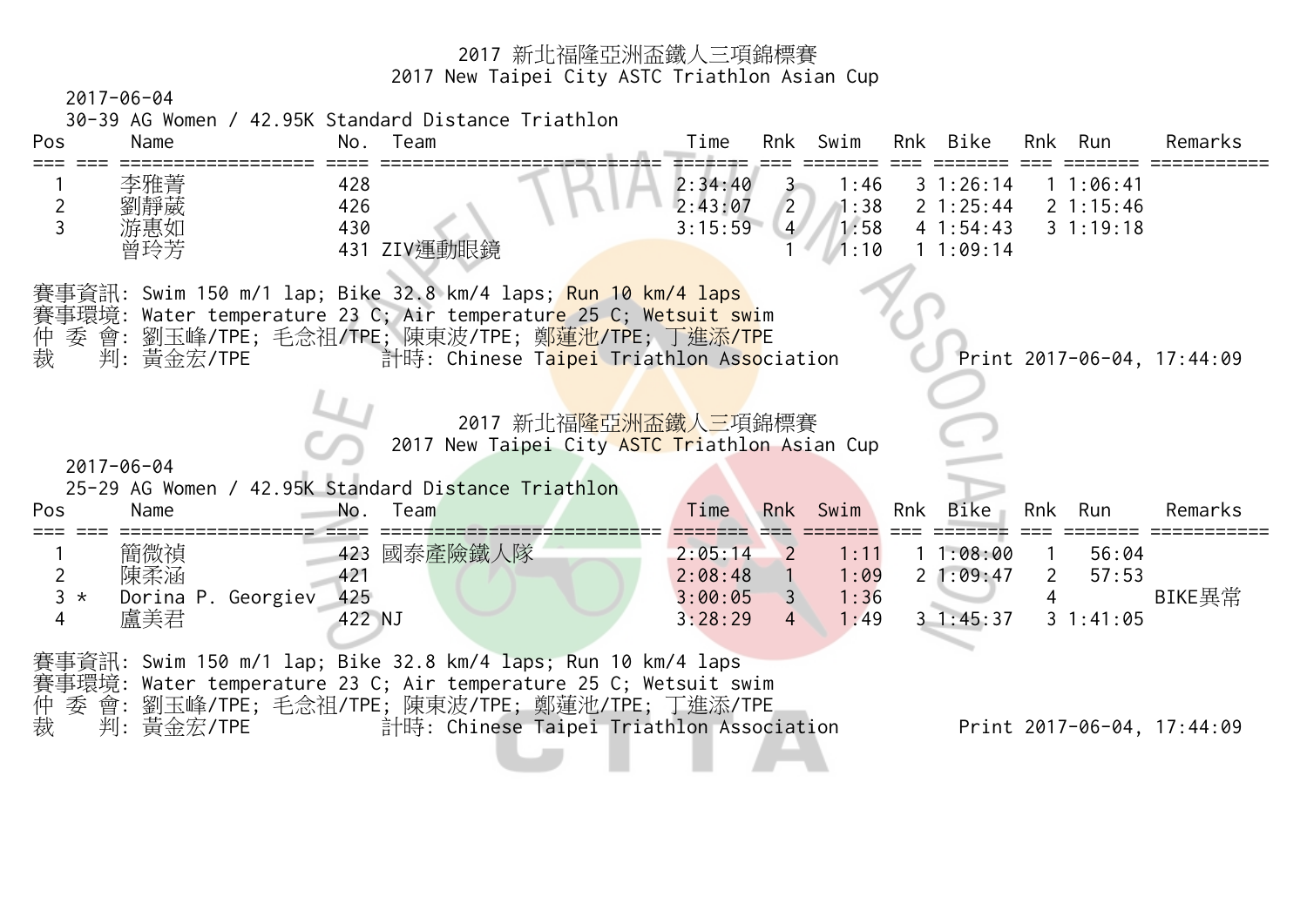2017-06-04

18-24 AG Women / 42.95K Standard Distance Triathlon

| Pos<br>Name                                                                                 | No. Team                                                                                                                                                                                                                                                                                                                          | Rnk Swim<br>Time                                                                                                                                                                                           |                                                                                                      | Rnk Bike                                                                                                                                                                | Rnk<br>Run                                                                                                                                                                 | Remarks |
|---------------------------------------------------------------------------------------------|-----------------------------------------------------------------------------------------------------------------------------------------------------------------------------------------------------------------------------------------------------------------------------------------------------------------------------------|------------------------------------------------------------------------------------------------------------------------------------------------------------------------------------------------------------|------------------------------------------------------------------------------------------------------|-------------------------------------------------------------------------------------------------------------------------------------------------------------------------|----------------------------------------------------------------------------------------------------------------------------------------------------------------------------|---------|
| 王千由<br>黃<br>瑜<br>2<br>3<br>李汶芯<br>5<br>6<br>8<br>9<br>10<br>11<br>12<br>張庭瑄<br>游千又<br>賽事環境: | 402 277鐵人三項訓練中心<br>台灣大腳丫長跑協會<br>415<br>277高雄市鐵人三項訓練中心<br>401<br>404 新北市錦和高中<br>台北市立大學<br>416<br>403<br>414 臺東縣隊-教練徐 <u>幕男</u><br>411 台北市立大學<br>台北市立大學<br>410<br>台北市立大學<br>412<br>413<br>409<br>408<br>賽事資訊: Swim 150 m/1 lap; Bike 32.8 km/4 laps; Run 10 km/4 laps<br>Water temperature 23 C; Air temperature 25 C; Wetsuit swim | 1:59:55<br>$5 -$<br>6<br>2:03:08<br>2:05:22<br>1/<br>2:09:05<br>13<br>2:11:47<br>4<br>2:15:03<br>3<br>2:20:13<br>2<br>2:26:23<br>11<br>2:29:11<br>9<br>2:32:18<br>10<br>2:37:14<br>7<br>2:43:27<br>8<br>12 | 1:17<br>1:18<br>1:12<br>1:30<br>1:17<br>1:16<br>1:14<br>1:23<br>1:21<br>1:22<br>1:19<br>1:20<br>1:26 | 11:06:11<br>21:07:09<br>31:07:59<br>61:14:43<br>41:10:08<br>$5 - 1:11:55$<br>71:16:06<br>81:17:41<br>$9 \t1:17:43$<br>$10$ 1:21:32<br>$12 \; 1:27:36$<br>$11 \t1:22:17$ | 52:28<br>54:42<br>3<br>56:12<br>4<br>52:54<br>$\overline{2}$<br>51:00:23<br>61:01:53<br>71:02:54<br>81:07:20<br>11 1:10:07<br>$10$ $1:09:26$<br>91:08:19<br>$12 \t1:19:50$ |         |
| 仲裁<br>判:黃金宏/TPE                                                                             | 委 會: 劉玉峰/TPE; 毛念祖/TPE; 陳東波/TPE; 鄭蓮池/TPE; 丁進添/TPE<br>計時: Chinese Taipei Triathlon Association                                                                                                                                                                                                                                      |                                                                                                                                                                                                            |                                                                                                      |                                                                                                                                                                         | Print 2017-06-04, 17:44:09                                                                                                                                                 |         |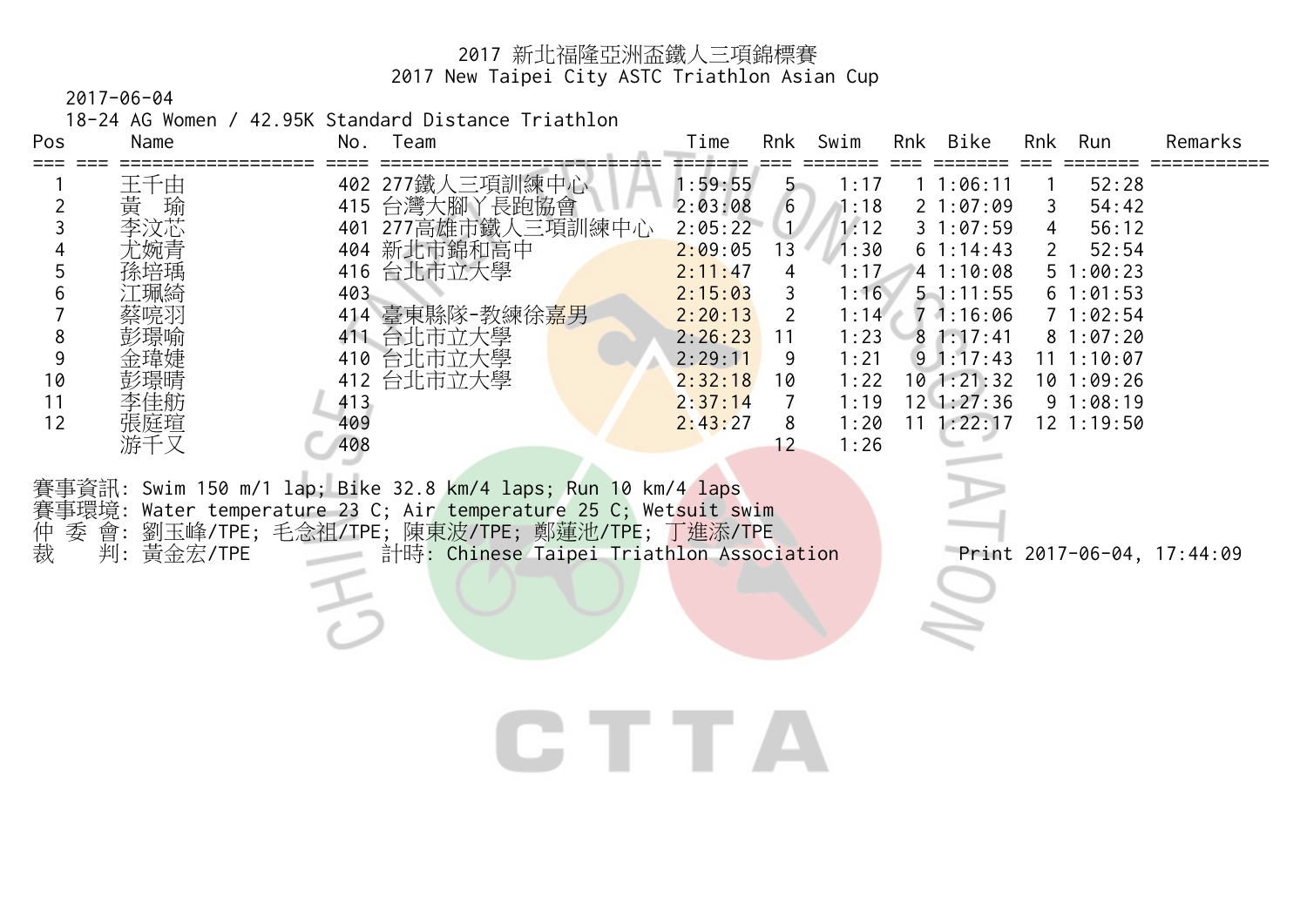2017-06-04



# TT.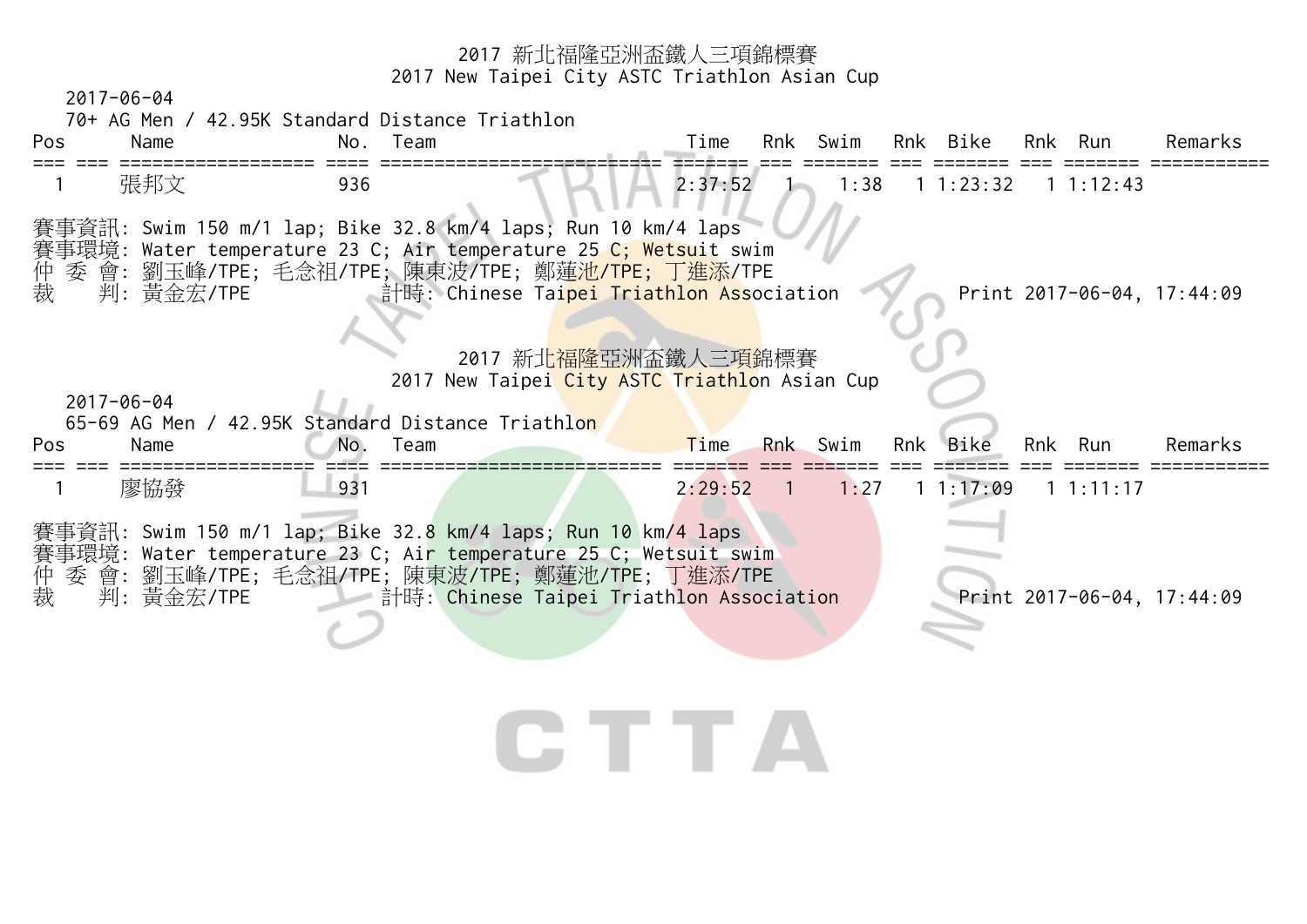2017-06-04

60-64 AG Men / 42.95K Standard Distance Triathlon

**CHINES** 

| Pos | Name                     | Team<br>No.                         | $\tau$ ime                              | Rnk            | Swim                                | Rnk | Bike                                     | Rnk | Run                              | Remarks |
|-----|--------------------------|-------------------------------------|-----------------------------------------|----------------|-------------------------------------|-----|------------------------------------------|-----|----------------------------------|---------|
|     | 廖關復<br>童清金<br>林嘉明<br>黃英俊 | 鐵<br>907<br>906<br>「鐵<br>908<br>909 | :58:04<br>2:00:24<br>2:06:58<br>2:10:43 | $\overline{3}$ | $\cdots$ 17<br>1:16<br>1:25<br>1.27 |     | :03:52<br>21:03:53<br>41:12:10<br>:12:04 |     | 52:57<br>55:17<br>53:24<br>57:13 |         |

**CTTA** 

賽事資訊: Swim 150 m/1 lap; Bike 32.8 km/4 laps; Run 10 km/4 laps 事環境: Water temperature 23 C; Air temperatur<mark>e 25 C; Wetsuit sw</mark>im 賽仲裁 委 會: 劉玉峰/TPE; 毛念祖/TPE; 陳東波/TPE; 鄭<mark>蓮池/TP</mark>E; 丁進添/TPE 判: 黃金宏/TPE 計時: Chinese Taipei Triathlon Association Print 2017-06-04, 17:44:09

 $\overline{\tau}$ 

SIN<br>S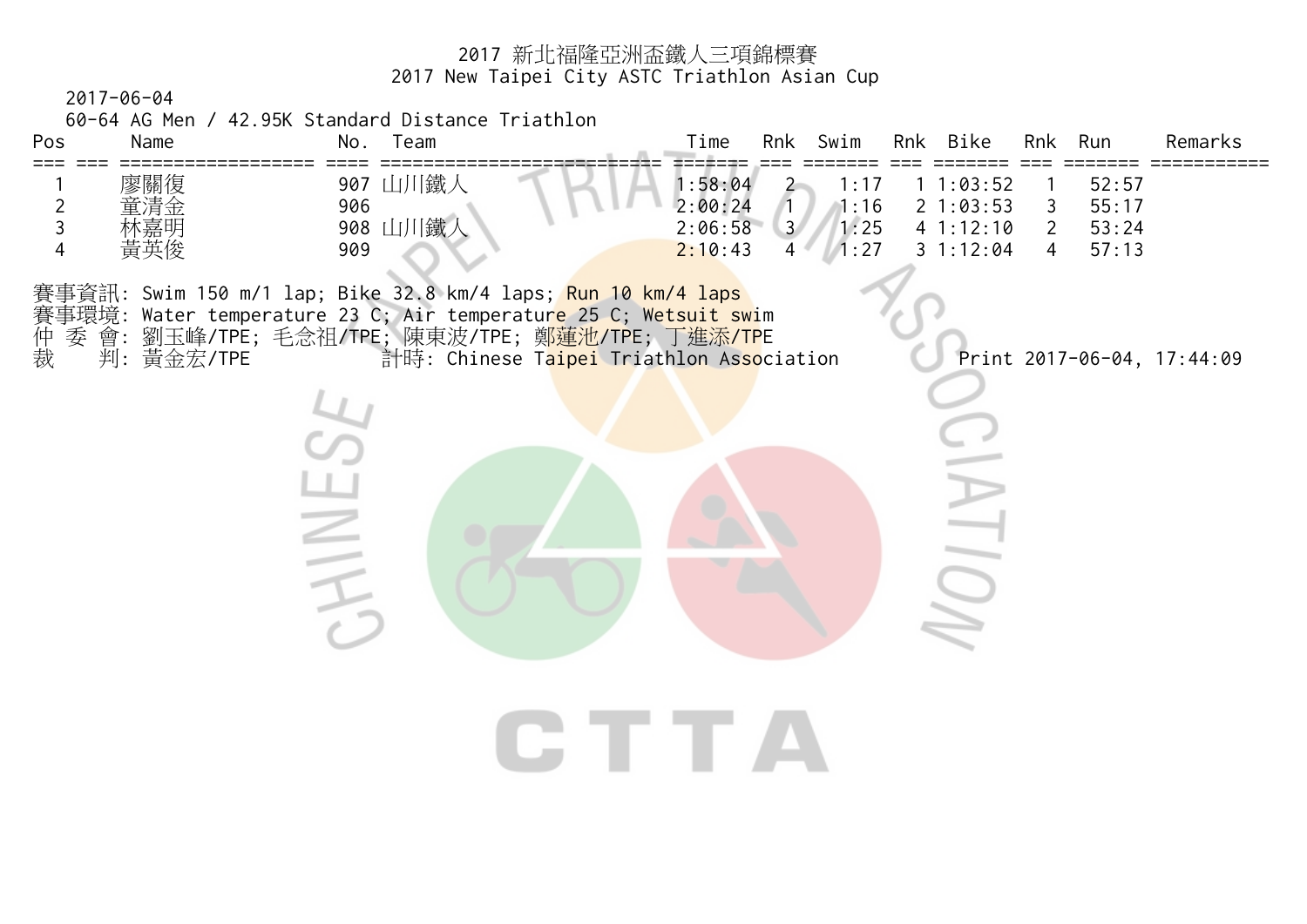2017-06-04

55-59 AG Men / 42.95K Standard Distance Triathlon

| Pos<br>Name<br>$==$                                                     | No.<br>Team                                                                                                                                                                                                            | Swim<br>Rnk Bike<br>Remarks<br>Time<br>Rnk<br>Run<br>Rnk                                                                                                                                                                                                                                                                                                                                               |
|-------------------------------------------------------------------------|------------------------------------------------------------------------------------------------------------------------------------------------------------------------------------------------------------------------|--------------------------------------------------------------------------------------------------------------------------------------------------------------------------------------------------------------------------------------------------------------------------------------------------------------------------------------------------------------------------------------------------------|
| 黃明龍<br>順逸<br>$\overline{2}$<br>3<br>4<br>5<br>6<br>7<br>鄭賜祥<br>8<br>張士燊 | 862 汐止走路隊<br>870<br>863 康軒鐵人隊<br>867<br>861<br>864<br>865<br>871 内湖鐵人                                                                                                                                                  | 1:50:14<br>45:50<br>1:08<br>1:03:16<br>5<br>2:21:34<br>41:20:26<br>1:40<br>59:29<br>2<br>6 <sup>1</sup><br>2:25:33<br>1:50<br>51:21:04<br>1:02:40<br>3<br>2:29:40<br>1:38<br>21:20:04<br>4<br>41:08:00<br>1:55<br>2:33:13<br>61:21:46<br>51:09:33<br>1:25<br>2:37:52<br>2<br>81:26:29<br>61:09:59<br>3<br>2:40:48<br>1:34<br>$7 - 1:23:52$<br>71:15:23<br>8<br>2:06<br>31:20:08<br>81:25:56<br>2:48:08 |
| 仲裁<br>會:<br>委<br>判: 黃金宏/TPE                                             | 賽事資訊: Swim 150 m/1 lap; Bike 32.8 km/4 laps; Run 10 km/4 laps<br>賽事環境: Water temperature 23 C; Air temperature <mark>25 C; Wetsuit s</mark> wim<br>劉玉峰/TPE;毛念祖/TPE;陳東波/TPE;鄭蓮池/T <mark>PE; 丁進添</mark> /TPE<br>$\equiv$ | 計時: Chinese Taipei Triathlon Association<br>Print 2017-06-04, 17:44:09<br><b>IUI</b><br>LE TE 7                                                                                                                                                                                                                                                                                                        |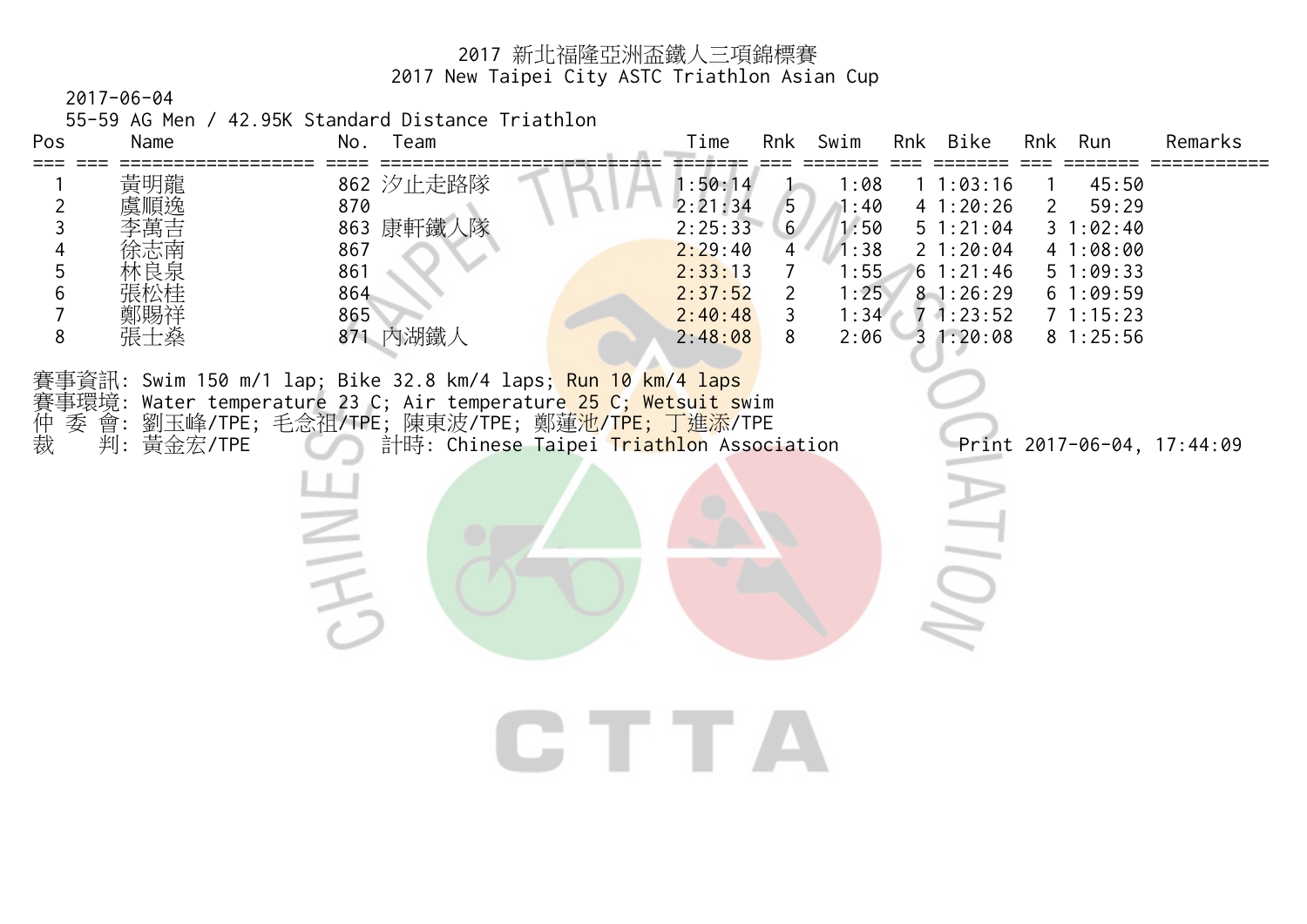2017-06-04

50-54 AG Men / 42.95K Standard Distance Triathlon

| $==$<br>張 璁<br>808<br>1:48:29<br>11:00:00<br>47:05<br>$\overline{5}$<br>1:26<br>張榮川<br>$\overline{2}$<br>807 山川鐵人<br>1:56:36<br>$\overline{2}$<br>1:22<br>21:03:30<br>51:46<br>$\overline{2}$<br>3 <sup>7</sup><br>$\mathfrak{Z}$<br>2:11:56<br>1:22<br>31:11:09<br>3<br>59:25<br>陳元昌<br>821<br>$\overline{\mathcal{A}}$<br>820<br>1:32<br>2:19:38<br>7<br>41:13:39<br>41:04:28<br>5<br>814<br>1:25<br>51:19:55<br>2:26:39<br>51:05:20<br>4<br>6<br>810<br>1:28<br>2:31:45<br>$7 - 1:22:57$<br>6<br>61:07:21<br>817 FSP<br>81:25:13<br>2:41:07<br>1:54<br>71:14:01<br>9<br>鄭劉銘 |  |
|--------------------------------------------------------------------------------------------------------------------------------------------------------------------------------------------------------------------------------------------------------------------------------------------------------------------------------------------------------------------------------------------------------------------------------------------------------------------------------------------------------------------------------------------------------------------------------|--|
| 8<br>江泊洲<br>824<br>1:08<br>61:22:05<br>91:26:46<br>2:49:57<br>1<br>9<br>吳義盛<br>823<br>8<br>1:53<br>91:33:52<br>2:56:50<br>81:21:07                                                                                                                                                                                                                                                                                                                                                                                                                                             |  |
| 賽事資訊: Swim 150 m/1 lap; Bike 32.8 km/4 laps; <mark>Run 10 km/4 laps</mark><br>Water temperature 23 C; Air temperature 25 C; Wetsuit swim<br>賽事環境:<br>神事委<br>裁<br>劉玉峰/TPE;毛念祖/TPE;陳東波/TPE;鄭蓮池/TPE;丁進添/TPE<br>判: 黃金宏/TPE<br>計時: Chinese Taipei Triathlon Association<br>Print 2017-06-04, 17:44:09<br>$\equiv$<br>TE TELEVISION                                                                                                                                                                                                                                                  |  |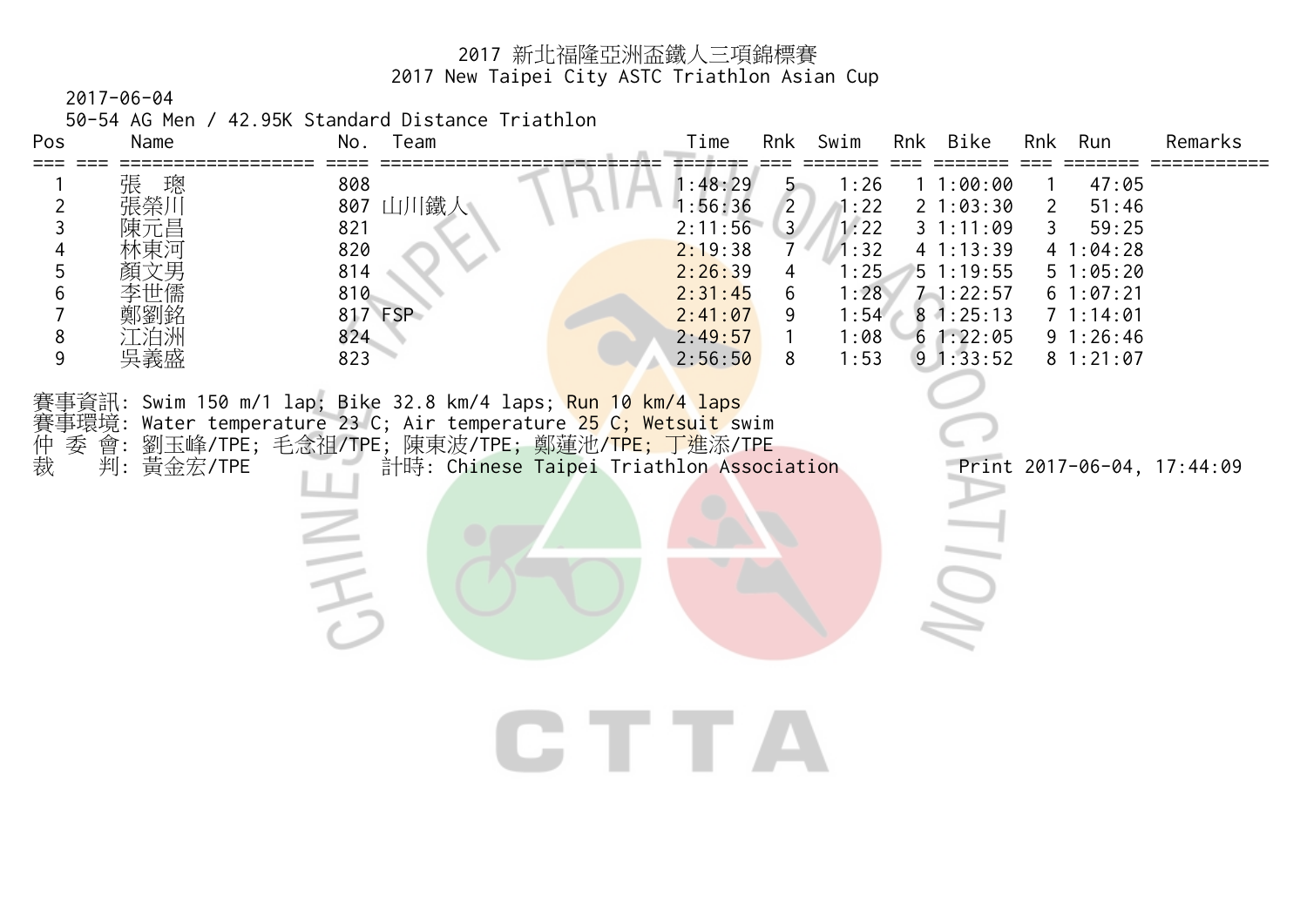2017-06-04

45-49 AG Men / 42.95K Standard Distance Triathlon

| Pos | Name | Team<br>No.  | Time    | Rnk         | Swim | Rnk | Bike               | Rnk | Run            | Remarks |
|-----|------|--------------|---------|-------------|------|-----|--------------------|-----|----------------|---------|
|     | 林文國  | 林家軍<br>741   | 1:51:23 |             | 1:03 |     | 1:03:40            |     | 46:40          |         |
|     | 蘇英超  | 742 汐止走路隊    | 1:53:15 | 3           | 1:15 |     | $2 \t1:03:43$      |     | 48:18          |         |
|     |      | 753          | 2:00:30 | $2^{\circ}$ | 1:13 |     | 31:07:35           |     | 51:42          |         |
|     | 劉榮洲  | 黎明騎士隊<br>761 | 2:12:13 | 4           | 1:18 |     | 81:17:45           | 4   | 53:11          |         |
|     | 鄭大川  | 建管查報隊<br>757 | 2:17:30 | 15          | 2:03 |     | 1:13:32            |     | 61:01:57       |         |
|     | 鄭旭劭  | 752          | 2:19:51 | 8           | 1:29 |     | $7 - 1:15:30$      |     | 71:02:54       |         |
|     | 張哲嘉  | 766          | 2:22:43 | 12          | 1:39 |     | 101:19:36          |     | $5 \t1:01:28$  |         |
| Ō   | 林思學  | 747          | 2:28:46 | 10          | 1:36 |     | 61:15:28           |     | 81:11:43       |         |
| 9   | 林志明  | 762          | 2:33:22 |             | 1:27 |     | $9 \t1:18:44$      |     | $9 \t1:13:12$  |         |
| 10  | 智偉   | 748          | 2:42:16 | 6.          | 1:26 |     | 51:15:27           |     | $13 \t1:25:23$ |         |
|     |      | 黎明騎士隊<br>768 | 2:45:05 | 9           | 1:32 |     | $11 \quad 1:20:31$ |     | $12 \t1:23:02$ |         |
| 12  |      | 751          | 2:50:20 | 13          | 1:56 |     | 12 1:30:25         |     | 101:18:00      |         |
| 13  |      | 茂矽LKK<br>743 | 3:06:07 |             | 1:38 |     | 13 1:35:03         |     | $15 \t1:29:27$ |         |
| 14  | 李明煌  | 745 茂矽LKK    | 3:06:59 | 14          | 2:00 |     | 14 1:35:37         |     | 14 1:29:24     |         |
| 15  | 邱慶順  | 769          | 3:07:34 | 5           | 1:24 |     | $15 \t1:46:28$     |     | $11 \t1:19:43$ |         |
|     |      |              |         |             |      |     |                    |     |                |         |

賽事資訊: Swim 150 m/1 lap; Bike 32.8 km/4 laps; Run 10 km/4 laps 賽事環境: Water temperature 23 C; Air temperature 25 C; Wetsuit swim 仲 委 會: 劉玉峰/TPE; 毛念祖/TPE; 陳東波/TPE; 鄭蓮池/TPE; 丁進添/TPE 裁 判: 黃金宏/TPE 計時: Chinese Taipei Triathlon Association Print 2017-06-04, 17:44:09

# CTTA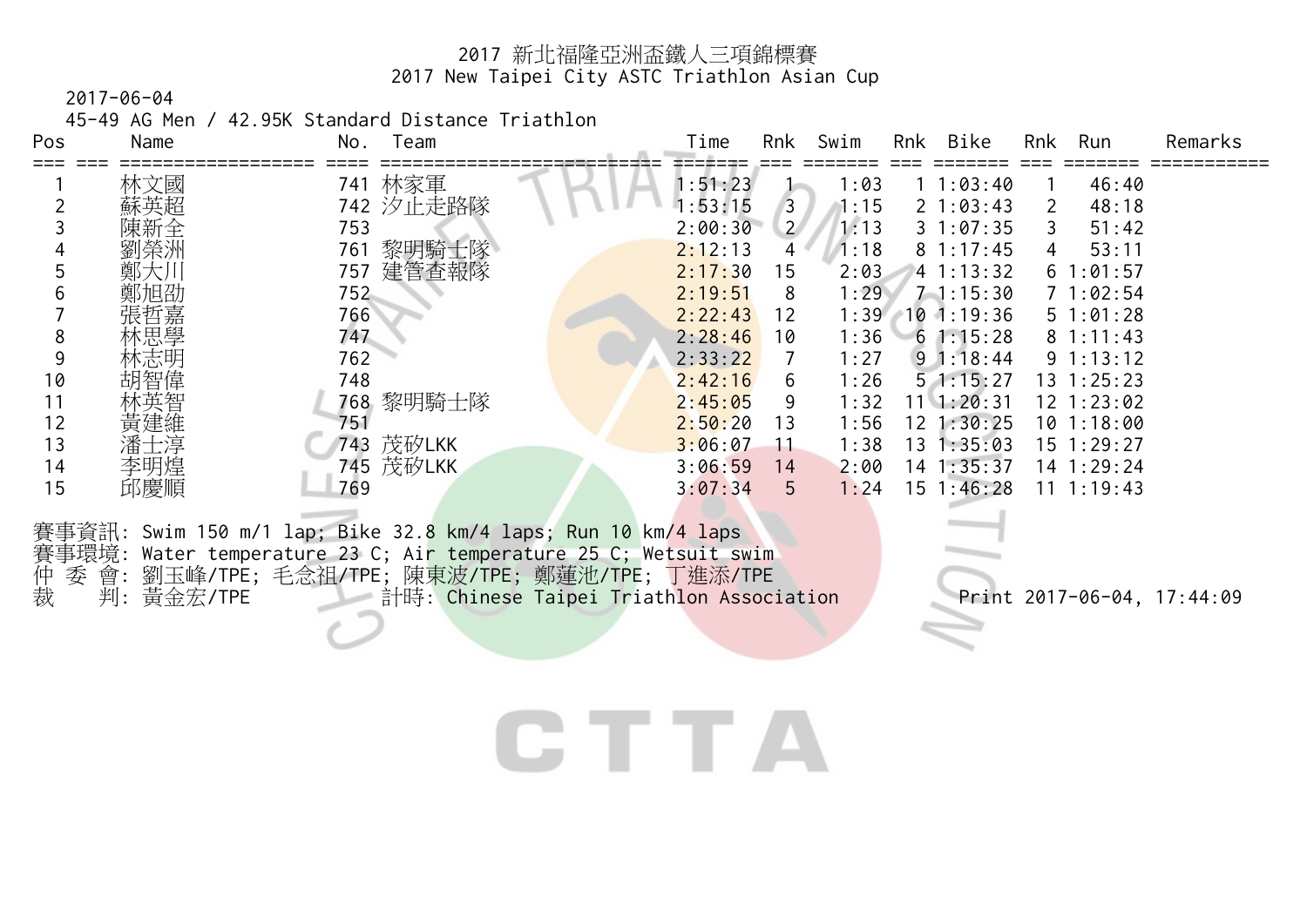2017-06-04

40-44 AG Men / 42.95K Standard Distance Triathlon

| Pos | Name        | No.<br>Team  | Time    | Rnk          | Swim | Rnk | Bike             | Rnk | Run            | Remarks     |
|-----|-------------|--------------|---------|--------------|------|-----|------------------|-----|----------------|-------------|
|     | 陳智湧         | 677          | 1:40:11 | 3            | 1:10 |     | 57:33            | 2   | 41:28          |             |
|     | 莊順發         | 汐止走路隊<br>666 | :45:08  | 4            | 1:13 | 2   | 57:46            | 4   | 46:10          |             |
|     | Walto Yssel | 702          | 1:48:14 | $\mathbf{L}$ | 1:08 |     | 31:01:23         | 3   | 45:44          |             |
|     | Luke        | 704          | 1:57:17 | 2            | 1:08 |     | 41:04:04         | 6   | 52:06          |             |
|     | 施閔中         | 681          | 2:00:51 | 5            | 1:14 |     | 51:08:05         | 5   | 51:33          |             |
|     | 葉昌明         | 703          | 2:13:35 | 12           | 1:36 |     | $7 - 1:13:24$    | 8   | 58:36          |             |
|     | 黃龍營         | 悍將鐵人<br>699  | 2:20:19 | 9            | 1:27 |     | 91:18:02         | 10  | 1:00:50        |             |
| 8   |             | 694 內湖鐵人     | 2:22:50 | 21           | 1:48 |     | 81:17:42         |     | 12 1:03:21     |             |
| 9   |             | 682          | 2:25:31 | 19           | 1:43 | 11  | 1:20:59          | 11  | 1:02:50        |             |
| 10  |             | 705          | 2:26:43 | 22           | 1:51 |     | 18 1:26:59       |     | 57:54          |             |
| 11  |             | 672          | 2:27:16 | 15           | 1:40 |     | $16 \ \ 1:25:52$ | 9   | 59:45          |             |
| 12  | 鄧淇明         | 696          | 2:40:06 |              | 1:23 |     | $17 \; 1:26:13$  | 13  | 1:12:31        |             |
| 13  |             | 康軒鐵人隊<br>670 | 2:43:57 | 11           | 1:35 | 13  | 1:22:35          |     | 15 1:19:48     |             |
| 14  |             | 黎明騎士隊<br>690 | 2:45:28 | 10           | 1:33 |     | 12 1:22:09       |     | 17 1:21:47     |             |
| 15  |             | 686          | 2:50:57 | 6            | 1:18 |     | $15$ $1:24:10$   |     | 18 1:25:30     |             |
| 16  |             | 695          | 2:51:05 | 16           | 1:40 |     | $19 \t1:28:43$   |     | 16 1:20:43     |             |
| 17  | 邱創偉         | 684          | 2:52:12 | 14           | 1:38 |     | $22 \t1:37:16$   |     | 14 1:13:19     |             |
| 18  |             | 687          | 2:57:35 | 17           | 1:42 |     | 101:20:00        |     | 22 1:35:54     |             |
| 19  |             | 674          | 3:00:40 | 20           | 1:46 |     | $14$ 1:24:03     |     | 20 1:34:52     |             |
| 20  |             | 697          | 3:09:33 | 18           | 1:42 |     | $21 \t1:35:13$   |     | 19 1:32:39     |             |
| 21  | 曾國融         | 康軒鐵人隊<br>671 | 3:11:18 | 13           | 1:36 |     | 20 1:34:15       |     | $21 \t1:35:28$ |             |
|     | DSQ DAVIES  | 736          |         | 8            | 1:24 |     | 61:12:01         |     |                | 33:12 RUN異常 |

賽事資訊: Swim 150 m/1 lap; Bike 32.8 km/4 laps; Run 10 km/4 laps 賽事環境: Water temperature 23 C; Air temperature 25 C; Wetsuit swim 仲 委 會: 劉玉峰/TPE; 毛念祖/TPE; 陳東波/TPE; 鄭蓮池/TPE; 丁進添/TPE 裁 判: 黃金宏/TPE 計時: Chinese Taipei Triathlon Association Print 2017-06-04, 17:44:09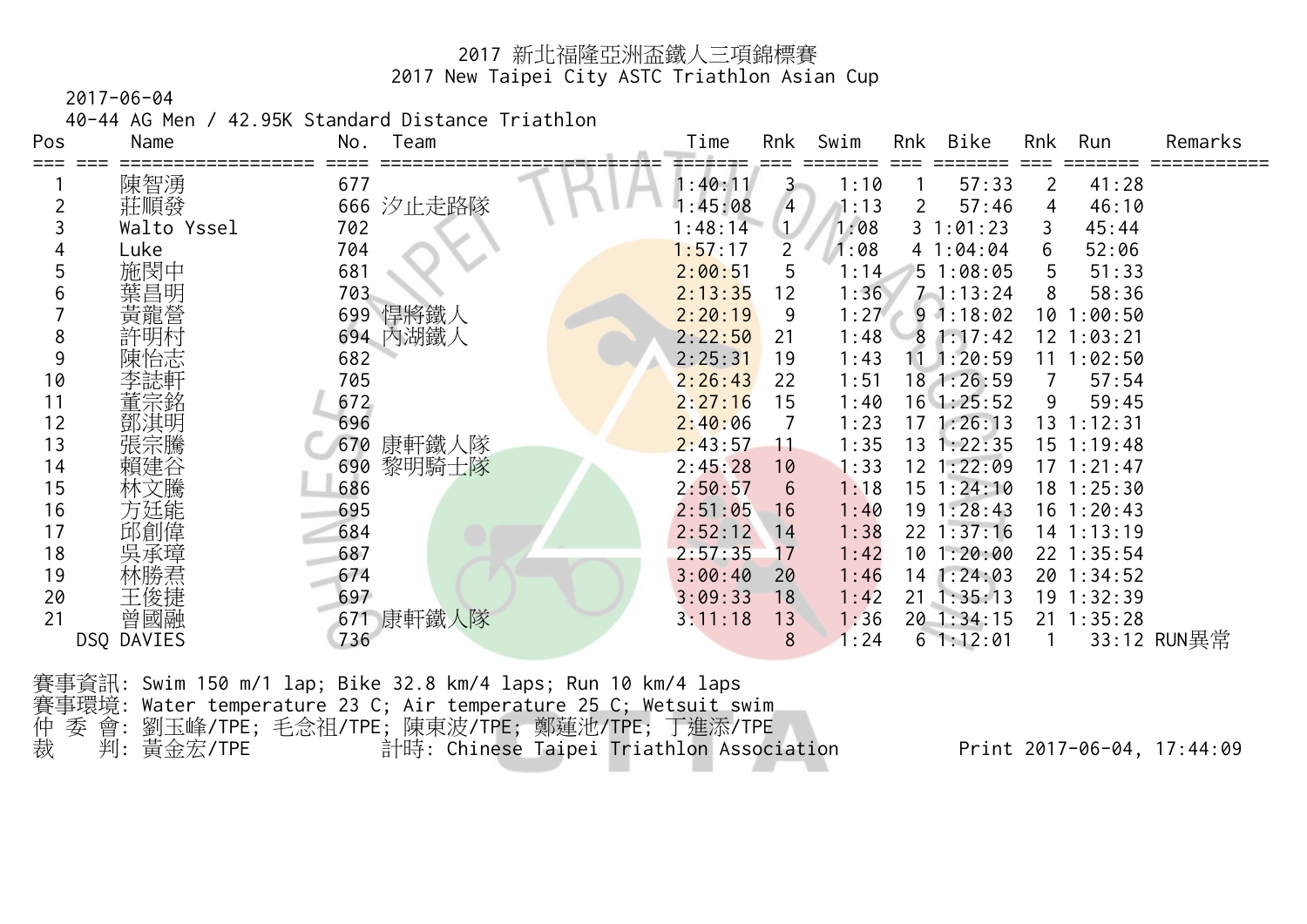2017-06-04

35-39 AG Men / 42.95K Standard Distance Triathlon

| Pos | Name   | No.                | Team     | Time    | Rnk            | Swim | Rnk | Bike           | Rnk | Run            | Remarks |
|-----|--------|--------------------|----------|---------|----------------|------|-----|----------------|-----|----------------|---------|
|     | 李育仁    | 601                | 國泰產險鐵人隊  | 1:51:43 |                | 1:08 |     | 57:59          |     | 52:37          |         |
|     | 李賢致    | 619                |          | 1:53:31 |                | 1:05 |     | 21:03:43       |     | 48:44          |         |
|     | 蔡穎杰    | 606                | 悍將鐵人     | 2:04:17 | 3 <sup>1</sup> | 1:09 |     | 31:06:58       | 5   | 56:11          |         |
|     | 倪世威    | 617                |          | 2:07:26 | 5              | 1:17 |     | $6 \t1:11:22$  | 4   | 54:48          |         |
|     | 連皆富    | 618                |          | 2:10:47 | 10             | 1:34 |     | 101:18:31      |     | 50:43          |         |
|     | 林益全    |                    | 604 山川鐵人 | 2:18:50 |                | 1:22 |     | $9 - 1:17:30$  | 8   | 59:59          |         |
|     | 游孟書    | 626                |          | 2:19:37 | 12             | 1:36 | #11 | 1:18:36        |     | 59:26          |         |
| 8   | 林佳明    | 628                |          | 2:19:55 | 13             | 1:37 |     | $12 \t1:19:04$ | 6   | 59:15          |         |
|     | 不強     | 602                | 康軒鐵人隊    | 2:20:16 | 8              | 1:29 |     | 41:10:38       | 11  | : 08:11        |         |
| 10  | 翁孟彬    | 616                |          | 2:21:32 | 6              | 1:19 |     | 81:16:15       |     | 91:03:59       |         |
|     | 張智超    | 625                |          | 2:21:35 |                | 1:35 |     | 51:10:58       |     | $12 \t1:09:03$ |         |
| 12  | 王棋楠    | 613                |          | 2:22:39 | 4              | 1:16 |     | 71:14:59       |     | 101:06:26      |         |
| 13  | Fabian | 662<br>Mendez Ramo |          | 2:52:37 | 9.             | 1:33 | 3   | 1:36:43        |     | 13 1:14:22     |         |

CTTA

賽事資訊: Swim 150 m/1 lap; Bike 32.8 km/4 laps; Run 10 km/4 laps 賽事環境: Water temperature 23 C; Air temperature 25 C; Wetsuit swim 仲 委 會: 劉玉峰/TPE; 毛念祖/TPE; 陳東波/TPE; 鄭蓮池/TPE; 丁進添/TPE 裁 判: 黃金宏/TPE 計時: Chinese Taipei Triathlon Association Print 2017-06-04, 17:44:09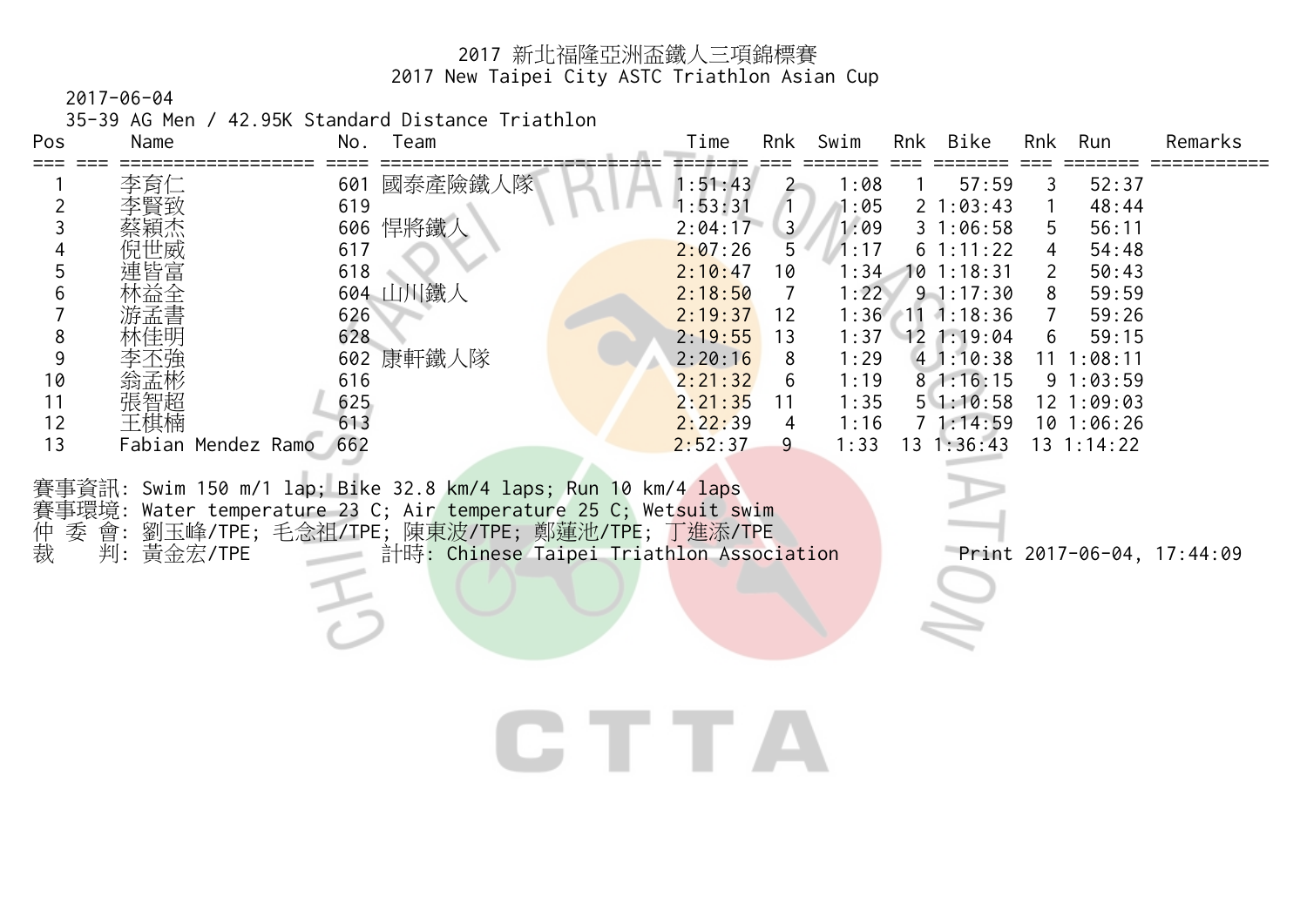2017-06-04

30-34 AG Men / 42.95K Standard Distance Triathlon

| Pos | Name               | No.    | Team                                                                                                                              | Time    | Rnk            | Swim |    | Rnk Bike           | Rnk             | Run            | Remarks                    |
|-----|--------------------|--------|-----------------------------------------------------------------------------------------------------------------------------------|---------|----------------|------|----|--------------------|-----------------|----------------|----------------------------|
|     | 陳弘偉                |        | 555 羅東偉展出張嘴車隊                                                                                                                     | 1:44:24 | 3.             | 1:14 |    | 58:49              |                 | 44:22          |                            |
|     | 樂廷峰Corentin        | 547    |                                                                                                                                   | 1:51:35 | $\overline{4}$ | 1:16 |    | 31:05:11           | 2               | 45:09          |                            |
|     | 沈聖傑                | 596    |                                                                                                                                   | 2:00:49 | 1/             | 1:06 |    | 41:05:33           | 4               | 54:11          |                            |
|     | 葉政佑                |        | 552 新五泰愛運動                                                                                                                        | 2:06:23 | 8              | 1:22 |    | $5 \t1:11:07$      | 3               | 53:55          |                            |
|     | 杜健平                | 553    |                                                                                                                                   | 2:13:18 |                | 1:13 |    | $6 \t1:11:43$      |                 | 61:00:22       |                            |
|     | 陳銘峰                |        | 549 康軒鐵人隊                                                                                                                         | 2:19:20 | 11             | 1:28 |    | $7 - 1:14:28$      |                 | 71:03:25       |                            |
|     |                    |        | 563 山川鐵人                                                                                                                          | 2:28:57 | 13             | 1:42 |    | 81:23:23           |                 | 81:03:54       |                            |
| 8   |                    | 546    |                                                                                                                                   | 2:35:36 | 12             | 1:33 |    | 101:26:39          |                 | 91:07:25       |                            |
| 9   | 葉衛廷                | 560    |                                                                                                                                   | 2:37:51 | 9              | 1:26 |    | $9 \t1:24:31$      |                 | $11 \t1:11:55$ |                            |
| 10  | 謝仁恩                | 554    |                                                                                                                                   | 2:49:42 | 5              | 1:18 |    | $11 \quad 1:27:57$ |                 | 13 1:20:28     |                            |
| 11  | D Angelo Nicola Ch | 551 NJ |                                                                                                                                   | 2:55:27 |                | 1:21 |    | $12 \ \ 1:45:03$   |                 | 101:09:04      |                            |
| 12  | 李育修                | 562    |                                                                                                                                   | 3:08:51 | 10             | 1:26 |    | 13 1:45:07         |                 | $15$ $1:22:19$ |                            |
|     | DSQ 劉耀群            | 564    |                                                                                                                                   |         | 6              | 1:21 |    | 21:00:52           | $5\overline{)}$ |                | 57:38 BIKE少圈               |
|     | DSQ 李定鴻            |        | 561 建管查報隊                                                                                                                         |         |                |      | 14 |                    |                 |                | 12 1:17:43 SWIM DNS        |
|     | DSQ 林育緯            |        | 558 建管查報隊                                                                                                                         |         |                |      | 15 |                    |                 |                | 14 1:21:50 SWIM DNS        |
|     |                    |        | 賽事資訊: Swim 150 m/1 lap; Bike 32.8 km/4 laps; Run 10 km/4 laps<br>賽事環境: Water temperature 23 C; Air temperature 25 C; Wetsuit swim |         |                |      |    |                    |                 |                |                            |
| 仲裁  | 判: 黃金宏/TPE         |        | 委 會: 劉玉峰/TPE; 毛念祖/TPE; 陳東波/TPE; 鄭蓮池/TPE; 丁進添/TPE<br>計時: Chinese Taipei Triathlon Association                                      |         |                |      |    |                    |                 |                | Print 2017-06-04, 17:44:09 |

# CTTA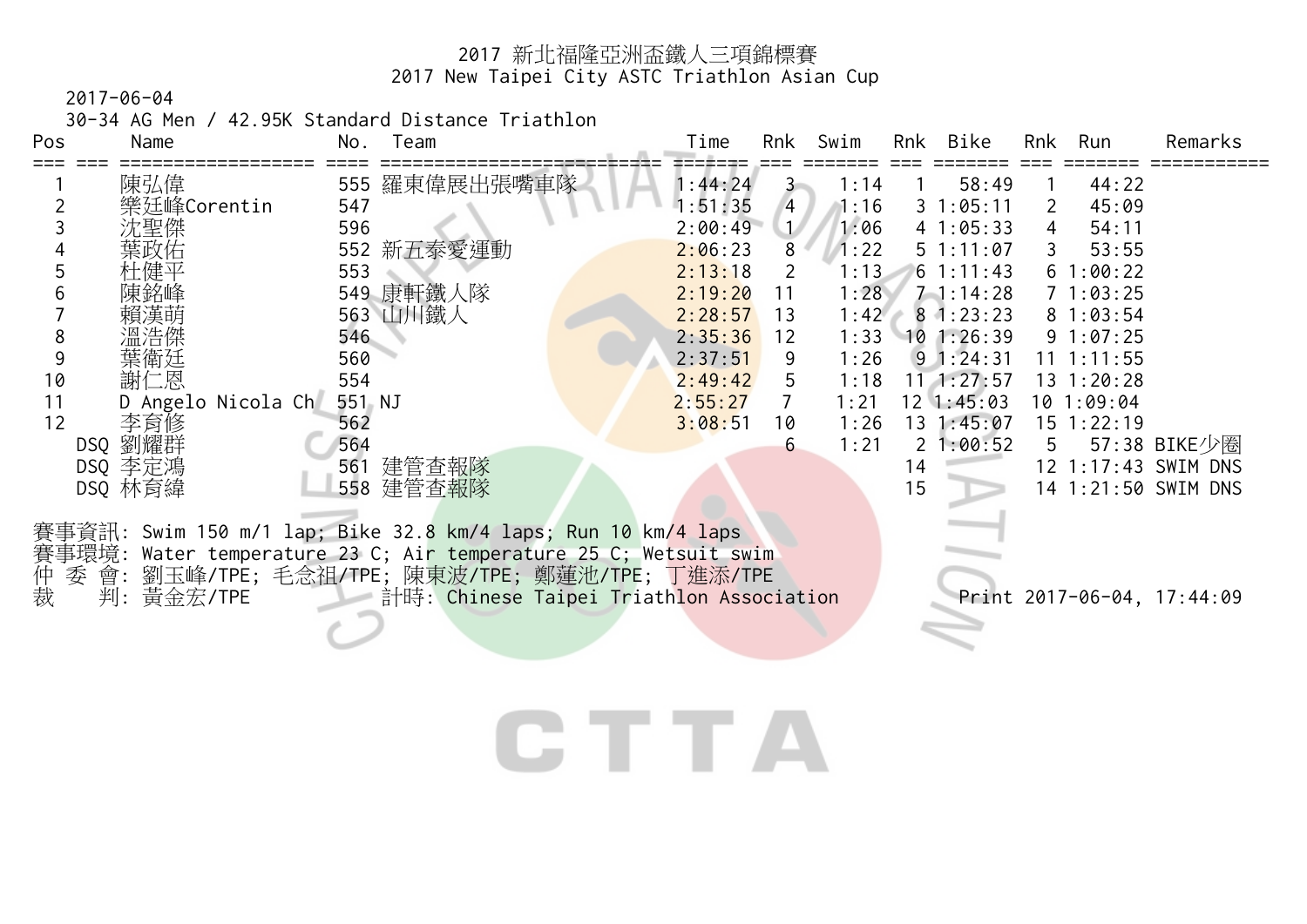2017-06-04

25-29 AG Men / 42.95K Standard Distance Triathlon

| Pos<br>Name                                                                                                                                                                                        | Team<br>No.                                                                                                                                                                                                                                                                                                                  | Time                                                                                                       | Rnk<br>Swim                                                                                                                                                  | Bike<br>Rnk                                                                                                                     | Rnk<br>Run                                                                                                                                                                                          | Remarks |
|----------------------------------------------------------------------------------------------------------------------------------------------------------------------------------------------------|------------------------------------------------------------------------------------------------------------------------------------------------------------------------------------------------------------------------------------------------------------------------------------------------------------------------------|------------------------------------------------------------------------------------------------------------|--------------------------------------------------------------------------------------------------------------------------------------------------------------|---------------------------------------------------------------------------------------------------------------------------------|-----------------------------------------------------------------------------------------------------------------------------------------------------------------------------------------------------|---------|
| ≔≔≕<br>謝漢霖<br>邱韋強<br>2<br>林聖恩<br>3<br>曾毓恆<br>4<br>5<br>Marcos Perez Vazqu<br>陳<br>陳世和<br>6<br>馮舒亞Alexis Franc<br>$8 *$<br>9<br>張詠宗<br>王智駿<br>10<br>DSQ 黄<br>罡<br>賽事環境:<br>仲裁<br>委 會:<br>判: 黃金宏/TPE | 496 ZIV運動眼鏡<br>492<br>498 和我一起愛運動<br>494<br>505<br>502<br>491 LDS超鐵團<br>512<br>507<br>504<br>503 建管查報隊<br>賽事資訊: Swim 150 m/1 lap; Bike 32.8 km/4 laps; Run 10 km/4 laps<br>Water temperature 23 C; Air temperature 25 C; Wetsuit swim<br>劉玉峰/TPE;毛念祖/TPE;陳東波/TPE;鄭蓮池/TPE;丁進添/TPE<br>計時: Chinese Taipei Triathlon Association | 1:45:58<br>1:47:43<br>1:48:36<br>1:55:50<br>1:56:36<br>1:57:14<br>2:00:36<br>2:11:56<br>2:14:55<br>3:00:56 | 1:07<br>$\overline{2}$<br>$\overline{3}$<br>1:08<br>6 <sup>1</sup><br>1:13<br>5<br>1:11<br>1:15<br>1:06<br>1:09<br>4<br>8<br>1:18<br>1:29<br>10<br>1:27<br>9 | 59:20<br>2<br>58:04<br>3<br>59:27<br>51:04:49<br>61:05:28<br>71:06:34<br>41:03:28<br>91:18:57<br>81:16:57<br>$10$ 1:39:12<br>11 | 45:32<br>48:32<br>3<br>$\overline{2}$<br>47:57<br>49:50<br>5<br>49:54<br>6<br>49:36<br>4<br>56:00<br>8<br>51:41<br>56:30<br>9<br>1:20:18<br>11<br>10 1:17:43 SWIM DNS<br>Print 2017-06-04, 17:44:09 |         |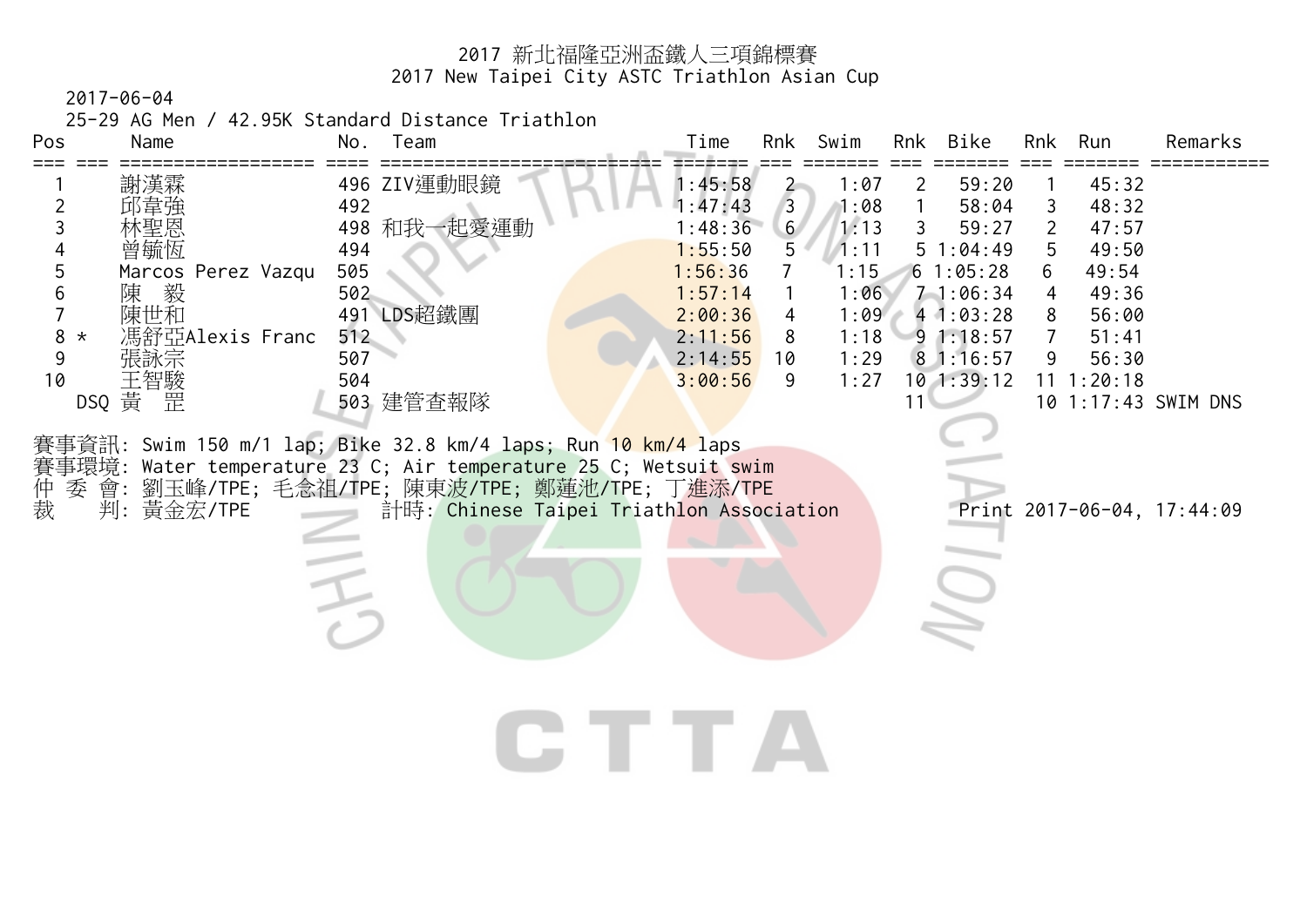2017-06-04

18-24 AG Men / 42.95K Standard Distance Triathlon

| Pos | Name        | No. | Team                          | Time    | Rnk            | Swim | Rnk            | Bike           | Rnk | Run        | Remarks |
|-----|-------------|-----|-------------------------------|---------|----------------|------|----------------|----------------|-----|------------|---------|
| === | 梁君文         | 477 |                               | 1:42:59 | 17             | 1:10 | 3              | 57:48          | 2   | 44:02      |         |
| 2   | 邵澤夫         | 460 | 277高雄市鐵人三項訓練中心                | 1:43:31 | $\overline{2}$ | 1:05 |                | 57:56          | 3   | 44:31      |         |
| 3   | 蘇立安         | 467 | 台北市立大學                        | 1:44:57 | 8              | 1:07 |                | 57:42          | 4   | 46:09      |         |
|     | 匹苡綸         | 455 | 銳騎佰客鐵人隊                       | 1:45:14 | 12             | 1:08 | 6              | 57:54          | 5   | 46:12      |         |
| 5   | 周汶傑         | 465 | 台北市立大學                        | 1:45:42 |                | 1:03 | 5.             | 57:53          | 6   | 46:47      |         |
| 6   | .家瑋         | 483 |                               | 1:48:52 | 9              | 1:07 | $4-$           | 57:53          | 9   | 49:52      |         |
|     | 楊博智         | 480 |                               | 1:49:06 | 25             | 1:17 |                | 171:04:48      |     | 43:02      |         |
| 8   |             | 479 |                               | 1:51:46 | 26             | 1:18 |                | 81:00:31       | 10  | 49:58      |         |
| 9   |             | 485 | 277高雄市鐵人三 <mark>項訓</mark> 練中心 | 1:51:46 | 4              | 1:06 | $\overline{2}$ | 57:43          | 17  | 52:57      |         |
| 10  |             | 457 |                               | 1:52:19 | 16             | 1:09 |                | 14 1:02:53     | 7   | 48:18      |         |
| 11  |             | 464 |                               | 1:52:24 | 15             | 1:09 |                | $13 \ 1:02:19$ | 8   | 48:57      |         |
| 12  | 陳世銘         | 451 | Cocoon Taiwan Team            | 1:53:04 | 10             | 1:08 |                | 91:00:35       | 14  | 51:22      |         |
| 13  |             | 453 |                               | 1:53:39 | 14             | 1:09 |                | $12 \t1:02:13$ | 11  | 50:19      |         |
| 14  | 張宇辰<br>黎張譽騰 | 471 |                               | 1:55:09 | 6              | 1:07 | 11             | 1:02:11        | 15  | 51:52      |         |
| 15  | 鄭尚杰         | 469 |                               | 1:57:01 | 5              | 1:06 |                | 151:03:03      | 16  | 52:52      |         |
| 16  | 廖大翔         | 461 | 和我一起愛運動                       | 1:57:20 | 3              | 1:05 |                | 22 1:05:08     | 13  | 51:08      |         |
| 17  | 楊凱傑         | 476 | 台北市立大學                        | 2:00:07 | 20             | 1:12 |                | 191:04:52      | 18  | 54:04      |         |
| 18  | 呂揚民         | 466 | 台北市立大學                        | 2:01:07 | 7              | 1:07 | 10             | 1:02:10        | 23  | 57:50      |         |
| 19  | 陳沐義         | 454 |                               | 2:01:24 | 13             | 1:08 |                | 23 1:05:58     | 19  | 54:19      |         |
| 20  | 汧<br>朱      | 462 |                               | 2:01:36 | 18             | 1:10 |                | 18 1:04:51     | 20  | 55:36      |         |
| 21  | 許昭宇         |     | 474 台北市立大學                    | 2:01:37 | 24             | 1:16 |                | 25 1:09:56     | 12  | 50:26      |         |
| 22  | 呂旻翰         | 487 |                               | 2:05:57 | 21             | 1:13 |                | $24$ 1:07:44   | 22  | 57:01      |         |
| 23  | 彭思捷         | 486 |                               | 2:10:19 | 23             | 1:15 |                | 26 1:13:28     | 21  | 55:37      |         |
| 24  | 黃煜珽         | 463 |                               | 2:10:35 | 19             | 1:11 | 21             | 1:05:06        | 25  | 1:04:19    |         |
| 25  | 曾柏愷         | 481 |                               | 2:11:00 | 22             | 1:14 |                | 20 1:05:06     |     | 26 1:04:42 |         |
| 26  | 謝嘉軒         | 452 |                               | 2:11:14 | 11             | 1:08 | 16             | 1:04:44        |     | 271:05:23  |         |
| 27  | 許晉綸         | 470 |                               | 2:16:09 | 28             | 1:24 |                | 271:15:12      | 24  | 59:35      |         |
| 28  | 朱奕軍         | 472 |                               | 2:50:11 | 30             | 1:38 |                | 30 1:25:38     |     | 28 1:22:56 |         |
| 29  | 彧           | 484 |                               | 3:00:38 | 29             | 1:24 |                | 29 1:25:06     |     | 29 1:34:10 |         |
| 30  | 林書偉         | 482 |                               | 3:04:46 | 27             | 1:22 |                | 28 1:22:46     |     | 30 1:40:38 |         |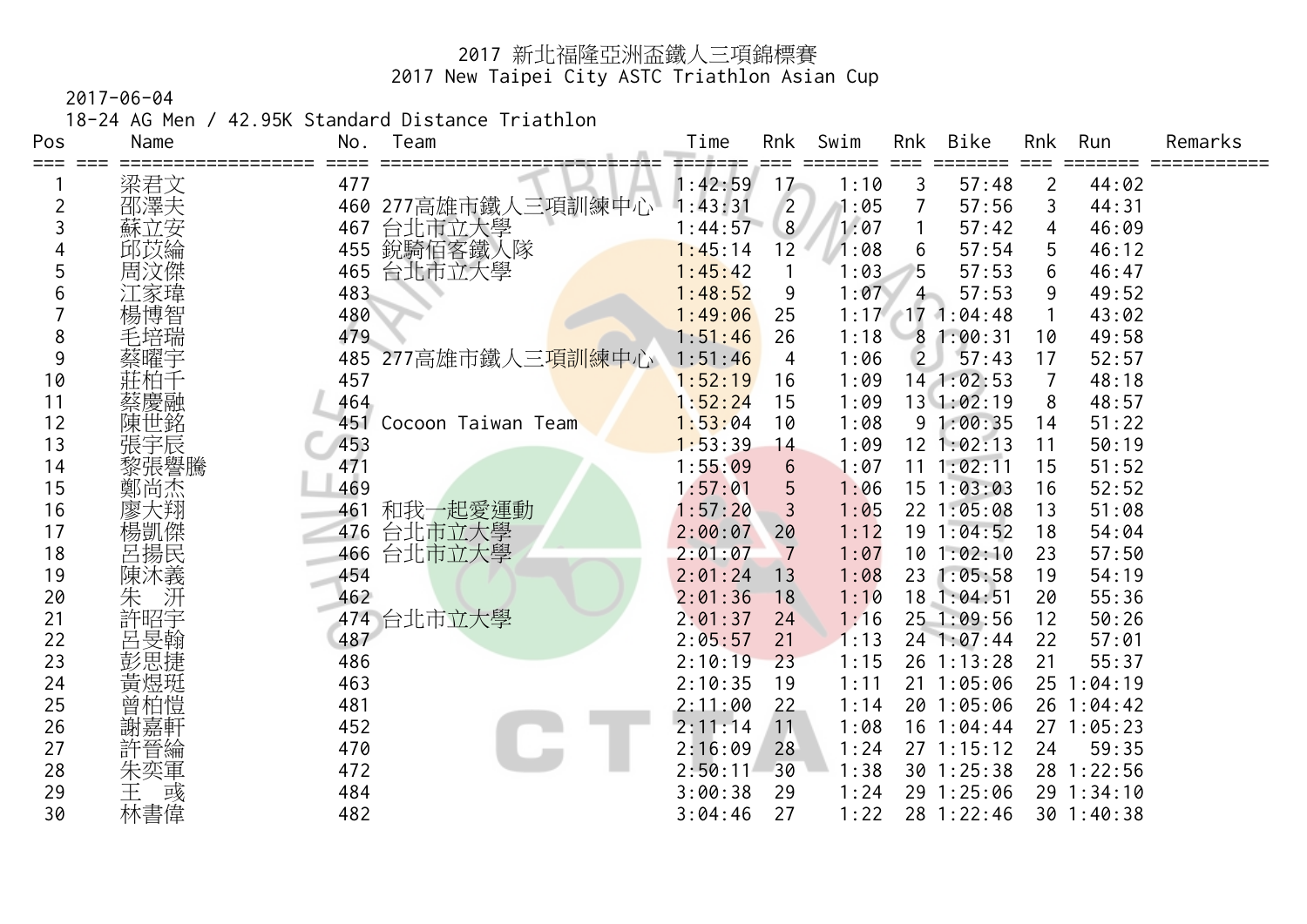| 仲裁<br>判: 黃金宏/TPE                           | 賽事資訊: Swim 150 m/1 lap; Bike 32.8 km/4 laps; Run 10 km/4 laps<br>賽事環境: Water temperature 23 C; Air temperature 25 C; Wetsuit swim<br>委 會: 劉玉峰/TPE; 毛念祖/TPE; 陳東波/TPE; 鄭蓮池/TPE; 丁進添/TPE                                                                                  | 計時: Chinese Taipei Triathlon Association                                            |                               | Print 2017-06-04, 17:44:09                                                   |         |
|--------------------------------------------|------------------------------------------------------------------------------------------------------------------------------------------------------------------------------------------------------------------------------------------------------------------------|-------------------------------------------------------------------------------------|-------------------------------|------------------------------------------------------------------------------|---------|
| $2017 - 06 - 04$<br>No. Name<br><b>Pos</b> | WWW2 組成績 / Women Team Relay Results                                                                                                                                                                                                                                    | 2017 新北福隆亞洲盃鐵人三項錦標賽<br>2017 New Taipei City ASTC Triathlon Asian Cup<br><b>Team</b> | Time<br>Swim                  | Bike<br>Run                                                                  | Remarks |
| $\overline{2}$<br>$\overline{3}$           | 943 黃郁婷 林玉芳 蘇靖涵<br>942 林藝庭 侯雅馨 胡家瑞<br>941 胡凱荔 冉晴云 余義箴                                                                                                                                                                                                                  | 國泰產險鐵人隊                                                                             | 2:03:16<br>2:39:07<br>2:41:33 | $1:12$ 1:09:00<br>53:05<br>$1:29$ 1:30:53 1:06:47<br>$1:27$ 1:42:44<br>57:24 |         |
| 仲計<br>委                                    | 事資訊: Swim 150 m/1 lap; Bike 32.8 km/4 laps; <mark>Run 10 km/4 laps</mark><br>事環境: Water temperature 23 C; Air temperature <mark>25 C; Wetsuit sw</mark> im<br>會: 劉玉峰/TPE; 毛念祖/TPE; 陳東波/TPE; 鄭蓮池 <mark>/TPE; 丁進添/T</mark> PE<br>時: Chinese Taipei Triathlon Association |                                                                                     |                               | Print 2017-06-04, 17:44:09                                                   |         |
|                                            |                                                                                                                                                                                                                                                                        |                                                                                     |                               |                                                                              |         |
|                                            |                                                                                                                                                                                                                                                                        |                                                                                     |                               |                                                                              |         |
|                                            |                                                                                                                                                                                                                                                                        | CTTA                                                                                |                               |                                                                              |         |
|                                            |                                                                                                                                                                                                                                                                        |                                                                                     |                               |                                                                              |         |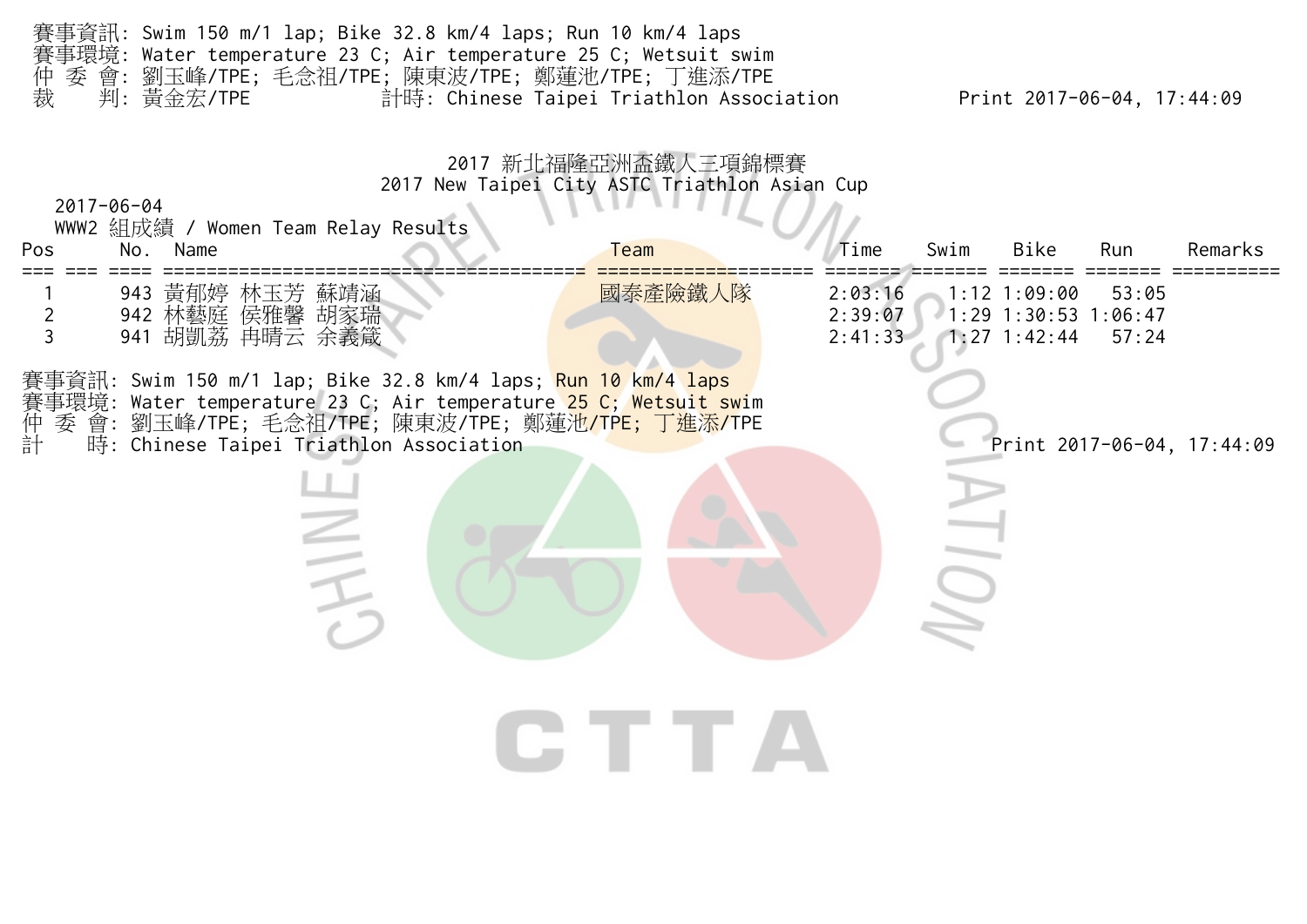2017-06-04

M+W2 組成績 / M+W Mix Team Relay Results

| Pos                                                                                | No.  | Name |                                                                                                                                                                                                                                                       | Team                                                                       | Time                                                                      | Swim | Bike                                                                                                                                                   | Run                     | Remarks                    |
|------------------------------------------------------------------------------------|------|------|-------------------------------------------------------------------------------------------------------------------------------------------------------------------------------------------------------------------------------------------------------|----------------------------------------------------------------------------|---------------------------------------------------------------------------|------|--------------------------------------------------------------------------------------------------------------------------------------------------------|-------------------------|----------------------------|
| $\overline{2}$<br>$\mathfrak{Z}$<br>$\overline{4}$<br>5<br>$6\,$<br>$\overline{7}$ |      |      | 967 陳廷 許宏源 朱宏翊<br>962 詹郁萱 何政毅 葉俊廷<br>969 黃筱珊 劉育欽 林鼎洋<br>963 黃維揚 張譽耀 蔡瑞玉<br>964 王燕熒 袁利榮 蕭若蕙<br>968 姚青昕 蕭敬衡 吳治緯<br>966 蕭全宏 洪宇謙 黃筱軒                                                                                                                      |                                                                            | 1:48:13<br>1:51:55<br>1:55:37<br>2:22:15<br>2:25:42<br>2:38:26<br>2:39:48 |      | $1:06$ 1:02:08<br>$1:18$ 1:03:33<br>$1:18$ 1:08:49<br>1:23 1:10:09 1:10:44<br>1:55 1:15:56 1:07:52<br>$1:39$ 1:18:16 1:18:32<br>$1:14$ 1:21:29 1:17:06 | 45:00<br>47:05<br>45:31 |                            |
| 仲計<br>委                                                                            | 事環境: |      | 賽事資訊: Swim 150 m/1 lap; Bike 32.8 km/4 laps; <mark>Run 10 k</mark> m/4 laps<br>Water temperature 23 C; Air temperature 25 C; Wetsuit swim<br>會: 劉玉峰/TPE; 毛念祖/TPE; 陳東波/TPE; 鄭蓮 <mark>池/TPE; 丁進添/TP</mark> E<br>時: Chinese Taipei Triathlon Association |                                                                            |                                                                           |      |                                                                                                                                                        |                         | Print 2017-06-04, 17:44:09 |
|                                                                                    |      |      |                                                                                                                                                                                                                                                       |                                                                            |                                                                           |      |                                                                                                                                                        |                         |                            |
|                                                                                    |      |      |                                                                                                                                                                                                                                                       | $\blacksquare$ $\blacksquare$ $\blacksquare$ $\blacksquare$ $\blacksquare$ |                                                                           |      |                                                                                                                                                        |                         |                            |